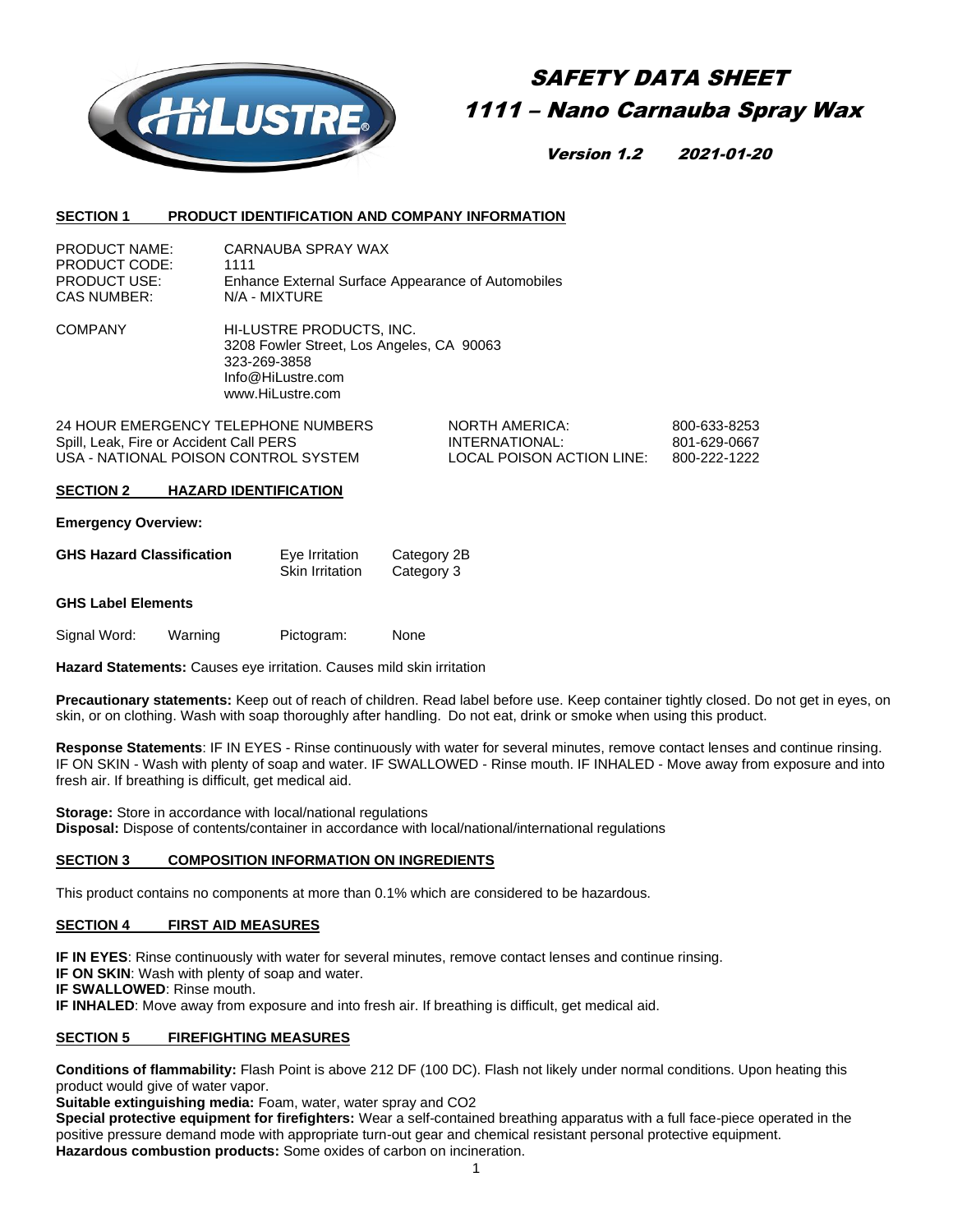**Additional Information:** Fire and explosion hazards are not known for this water based product.

# **SECTION 6 ACCIDENTAL RELEASE MEASURES**

**Personal precautions:** Use personal protective equipment. Ensure adequate ventilation.

**Environmental precautions:** Prevent further leakage or spillage if safe to do so. Do not let product enter drains.

**Methods and materials for containment and cleaning up;** SMALL SPILLS: Absorb with suitable absorbent material, place in chemical waste container, close tightly and dispose of properly. LARGE SPILLS: Persons not wearing protective equipment should be excluded from area of spill until cleanup has been completed. Stop spill at source, dike area of spill to prevent spreading, pump liquid into salvage tank. Prevent run-off to sewers, streams or other bodies of water. If run-off occurs, notify proper authorities as required. Absorb remaining liquid with suitable absorbent material and place in chemical waste container, close tightly and dispose of properly.

# **SECTION 7 HANDLING AND STORAGE**

**Precautions for safe handling:** Avoid contact with skin and eyes...

**Storage:** Store in closed containers in a cool, dry, well-ventilated area. Protect containers from physical damage. **Special Precautions:** Empty containers retain product residues and may be hazardous. Observe all hazard precautions. Keep empty containers closed and do not use to mix or store any other materials.

## **SECTION 8 EXPOSURE CONTROLS - PERSONAL PROTECTION**

**Components with workplace control parameters:** No data

**Personal protective equipment**

**Respiratory protection:** Not normally required. **Hand protection:** Not normally required. **Eye protection:** Not normally required. **Skin protection:** Not normally required. **Hygiene measures:** Handle in accordance with good industrial hygiene and safety practice. Wash with soap thoroughly after handling

# **SECTION 9 PHYSICAL AND CHEMICAL PROPERTIES**

| Appearance        | Thin, white liquid      |                                             |
|-------------------|-------------------------|---------------------------------------------|
| <b>Properties</b> | рH                      | 7.0 to 8.5                                  |
|                   | <b>Flash Point</b>      | Above 212 DF (100 DC)                       |
|                   | <b>Boiling Point</b>    | Approximately 212 deg F                     |
|                   | Solubility in Water     | Dispersible and Partly Soluble              |
|                   | Vapor Pressure          | Not Determined (water based)                |
|                   | VOC                     | None                                        |
|                   | Vapor Density           | < 1                                         |
|                   | <b>Specific Gravity</b> | 1.00 to 1.01                                |
|                   | <b>Evaporation Rate</b> | Approximately 0.4<br>(Butyl Acetate = $1$ ) |

# **SECTION 10 STABILITY AND REACTIVITY**

**Chemical Stability:** Stable under recommended storage and usage conditions **Possibility of hazardous reactions:** There are is a very low possibility of hazardous reactions wit this product **Conditions to avoid:** Heat **Materials to avoid:** Strong acids – strong acids are not compatible with this product. **Hazardous Decomposition Products:** Some oxides of carbon on incineration. **Hazardous Polymerization:** This product does not polymerize.

## **SECTION 11 TOXICOLOGICAL INFORMATION**

This product contains no components at more than 0.1% which are considered to be hazardous.

**Acute Toxicity:** Not classified based on available information.

**Skin corrosion/irritation:** Not classified as a skin corrosive or irritant based on available information

**Carcinogenicity Data**: Not classified as a carcinogen based on available information IARC: No ingredient of this product presents at levels greater than or equal to 0.1% is identified as probable, possible or confirmed human carcinogen by IARC.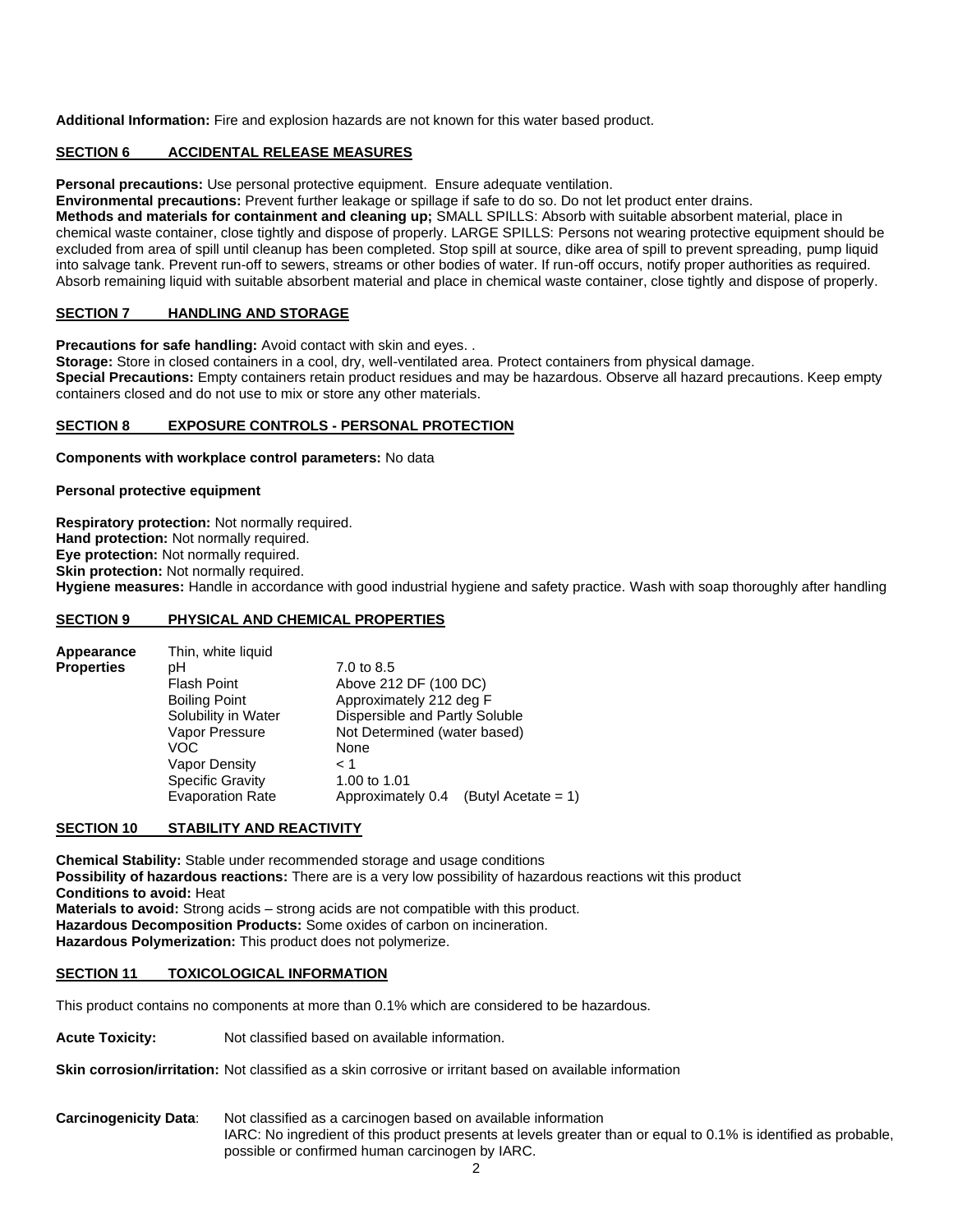|                                                                                                                                                     |                                                                                                                                    | ACGIH: No ingredient of this product presents at levels greater than or equal to 0.1% is identified as<br>probable, possible or confirmed human carcinogen by ACGIH<br>NTP: No ingredient of this product presents at levels greater than or equal to 0.1% is identified as a known<br>or anticipated carcinogen by NTP.<br>OSHA: No ingredient of this product presents at levels greater than or equal to 0.1% is identified as a known<br>or anticipated carcinogen by OSHA. |  |
|-----------------------------------------------------------------------------------------------------------------------------------------------------|------------------------------------------------------------------------------------------------------------------------------------|---------------------------------------------------------------------------------------------------------------------------------------------------------------------------------------------------------------------------------------------------------------------------------------------------------------------------------------------------------------------------------------------------------------------------------------------------------------------------------|--|
| <b>Reproductive Data:</b>                                                                                                                           | Based on the available information for the ingredients of this product there is no data to suspect reproductive<br>harm to humans. |                                                                                                                                                                                                                                                                                                                                                                                                                                                                                 |  |
| Teratogenicity:                                                                                                                                     | Based on the available information for the ingredients of this product there is no data to suspect reproductive<br>harm to humans. |                                                                                                                                                                                                                                                                                                                                                                                                                                                                                 |  |
| <b>Specific Target Organ Toxicity (STOT):</b><br><b>Potential Health Effects:</b><br>Signs and Symptoms of Exposure:<br><b>Synergistic Effects:</b> |                                                                                                                                    | Not classified based on available information.<br>No data is available<br>None known for exposure to the product as a whole.<br>No data available                                                                                                                                                                                                                                                                                                                               |  |

#### **SECTION 12 ECOLOGICAL INFORMATION**

**Toxicity:** No data is available for the product as a whole **Persistence and degradability:** Readily biodegradable **Bio-accumulative potential:** No data available. **Mobility in soil:** No data available. **PBT and vPVB assessment:** No data available. **Other adverse effects:** No data available.

## **SECTION 13 DISPOSAL CONSIDERATIONS**

Dispose of in accordance with all applicable local, state and federal regulations.

# **SECTION 14 TRANSPORTATION INFORMATION**

**DOT (US):** This is not a regulated material **IATA and ICAO (Air Transportation):** This is not a regulated material **IMDG (Water Transportation):** This is not a regulated material

## **SECTION 15 REGULATORY INFORMATION**

**OSHA Hazards:** May cause mild eye irritation. May cause skin irritation with prolonged contact. **US TSCA:** All ingredients listed **CANADA:** Inventory Status - All ingredients listed **SARA 302 For Components:** No chemicals in this material are subject to reporting requirements. **SARA 313 For Components:** This material does not contain any chemical components with known CAS numbers that exceed the threshold (De Minimis) reporting levels established by SARA Title III, Section 313. **SARA 311/312:** No SARA Hazards **California Prop. 65:** This product does not contain any chemicals known to the State of California to cause cancer, birth defects, or any other reproductive harm. For more information visit P65Warnings.ca.gov

## **California SB 258: Ingredients:**

| water                                             | 7732-18-5      |
|---------------------------------------------------|----------------|
| carnauba wax                                      | 8015-86-9      |
| 5-chloro-2-methyl-4-isothiazolin-3-one            | 26172-55-4     |
| 2-methyl-4-isothiazolin-3-one                     | 2682-20-4      |
| magnesium chloride                                | 7786-30-3      |
| magnesium nitrate                                 | 10377-60-3     |
| tridecyl alcohol ethoxylate                       | 9043-30-5      |
| cis-9-octadecenoic acid, elainic acid             | 112-80-1       |
| morpholine                                        | $110 - 91 - 8$ |
| 1,2-ethanediamine                                 | $107 - 15 - 3$ |
| 4-ethylmorpholine                                 | 100-74-3       |
| amides, canola-oil, n-(hydroxyethyl), ethoxylated | 827613-35-4    |
| oxydipropanol                                     | 25265-71-8     |
| aldehyde c-18                                     | $104 - 61 - 0$ |
| allyl 3-cyclohexylpropionate                      | 2705-87-5      |
| allyl hexanoate                                   | 123-68-2       |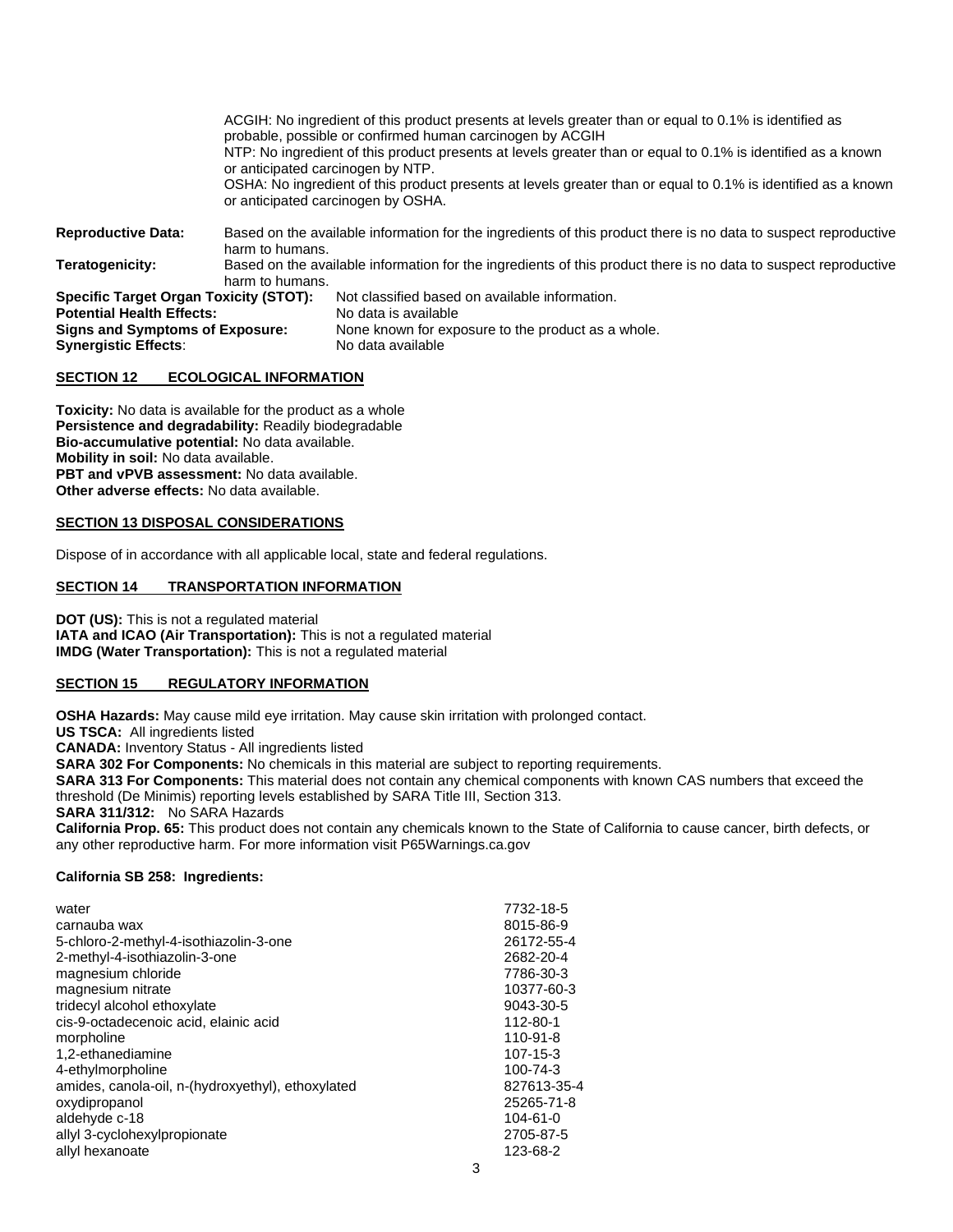| allyl heptanoate | 142-19-8       |
|------------------|----------------|
| benzyl acetate   | $140 - 11 - 4$ |
| coumarin         | 91-64-5        |
| piperonal        | 120-57-0       |
| ethyl acetate    | 141-78-6       |

## **California SB 258: References (Links to designated lists) (refer t[o www.hilustre.com/sds](http://www.hilustre.com/sds) for electronic links)**

#### **CA Prop 65**

<https://oehha.ca.gov/proposition-65/proposition-65-list> **EU CMRs** [https://echa.europa.eu/documents/10162/13562/cmr\\_report\\_en.pdf](https://echa.europa.eu/documents/10162/13562/cmr_report_en.pdf) **EU Endocrine Disruptors** <https://echa.europa.eu/candidate-list-table> **IRIS Neurotoxicants** (**EPA**'s **Integrated Risk Information System)** [https://cfpub.epa.gov/ncea/iris/search/index.cfm?sys\\_joint=11](https://cfpub.epa.gov/ncea/iris/search/index.cfm?sys_joint=11) **IRIS Carcinogens** (**EPA**'s **Integrated Risk Information System)** [https://cfpub.epa.gov/ncea/iris/search/index.cfm?sys\\_joint=11](https://cfpub.epa.gov/ncea/iris/search/index.cfm?sys_joint=11) **EU PBTs** <https://echa.europa.eu/candidate-list-table> **Canada PBTs** [https://www.canada.ca/en/environment-climate-change/services/canadian-environmental-protection-act-registry/substances](https://www.canada.ca/en/environment-climate-change/services/canadian-environmental-protection-act-registry/substances-list/domestic/categorization-existing.html)[list/domestic/categorization-existing.html](https://www.canada.ca/en/environment-climate-change/services/canadian-environmental-protection-act-registry/substances-list/domestic/categorization-existing.html) **EU Respiratory Sensitizers** <https://echa.europa.eu/information-on-chemicals/> **IARC Carcinogens** <https://monographs.iarc.fr/agents-classified-by-the-iarc/> **ATSDR (Agency for Toxic Substances and Disease Registry Substances Listing)** <https://www.atsdr.cdc.gov/substances/toxorganlisting.asp?sysid=18> **US EPA Priority Chemicals List** <https://archive.epa.gov/epawaste/hazard/wastemin/web/html/priority.html> **US NTP Reproductive or Developmental Toxicants** <https://ntp.niehs.nih.gov/pubhealth/hat/noms/evals.html> **US EPA PBTs** <https://www.epa.gov/toxics-release-inventory-tri-program/persistent-bioaccumulative-toxic-pbt-chemicals-covered-tri> **WA PBTs (Washington State PBT List)** <https://app.leg.wa.gov/wac/default.aspx?cite=173-333-310> **US NTP Carcinogens** <https://ntp.niehs.nih.gov/pubhealth/roc/index.html> **CA NLs (Drinking Water Notification Levels and Response Levels)** [https://www.waterboards.ca.gov/drinking\\_water/certlic/drinkingwater/documents/notificationlevels/notification\\_levels\\_response\\_levels\\_o](https://www.waterboards.ca.gov/drinking_water/certlic/drinkingwater/documents/notificationlevels/notification_levels_response_levels_overview.pdf) [verview.pdf](https://www.waterboards.ca.gov/drinking_water/certlic/drinkingwater/documents/notificationlevels/notification_levels_response_levels_overview.pdf) **CA MCLs (Maximum Contaminant Levels)** [https://www.waterboards.ca.gov/drinking\\_water/certlic/drinkingwater/Chemicalcontaminants.html](https://www.waterboards.ca.gov/drinking_water/certlic/drinkingwater/Chemicalcontaminants.html) **CA TACs (Toxic Air Contaminant Toxic Air Contaminant Identification and Control List)** <https://ww3.arb.ca.gov/toxics/id/taclist.htm> **CA Priority Pollutants** <https://www.govinfo.gov/content/pkg/CFR-2010-title40-vol21/pdf/CFR-2010-title40-vol21-sec131-38.pdf> **CA Non-Cancer Hazards** <https://oehha.ca.gov/air/general-info/oehha-acute-8-hour-and-chronic-reference-exposure-level-rel-summary> **CA Priority Chemicals** <https://biomonitoring.ca.gov/chemicals/priority-chemicals> **Marine Priority Action Chemicals**  <https://www.ospar.org/work-areas/hasec/chemicals/priority-action> **EU Fragrance Allergens**  [https://ec.europa.eu/health/sites/health/files/endocrine\\_disruptors/docs/cosmetic\\_1223\\_2009\\_regulation\\_en.pdf](https://ec.europa.eu/health/sites/health/files/endocrine_disruptors/docs/cosmetic_%20%20%20%20%20%20%20%20%20%20%20%20%20%20%20%20%20%20%20%20%20%20%20%20%20%20%20%20%20%20%20%20%20%20%20%20%20%20%20%20%20%20%20%20%20%20%20%20%20%20%20%20%20%20%20%20%20%20%20%20%20%20%20%20%20%20%20%20%20%20%20%20%20%20%20%20%20%20%20%20%20%20%201223_2009_regulation_en.pdf) **CA SB-258 Cleaning Product Right to Know Act of 2017** [https://leginfo.legislature.ca.gov/faces/billNavClient.xhtml?bill\\_id=201720180SB258](https://leginfo.legislature.ca.gov/faces/billNavClient.xhtml?bill_id=201720180SB258)

# **SECTION 16 OTHER INFORMATION**

All information appearing herein is based upon data obtained from recognized technical sources. While the information is believed to be accurate, Hi-Lustre Products, Inc. makes no warranties or representations as to its accuracy or sufficiency. Conditions of use are beyond Hi-Lustre Products, Inc.'s control and therefore users are responsible for, and assume all risks of their use, handling, and disposal of the product, or from the publication or use of, or reliance upon, information contained herein. This information relates only to